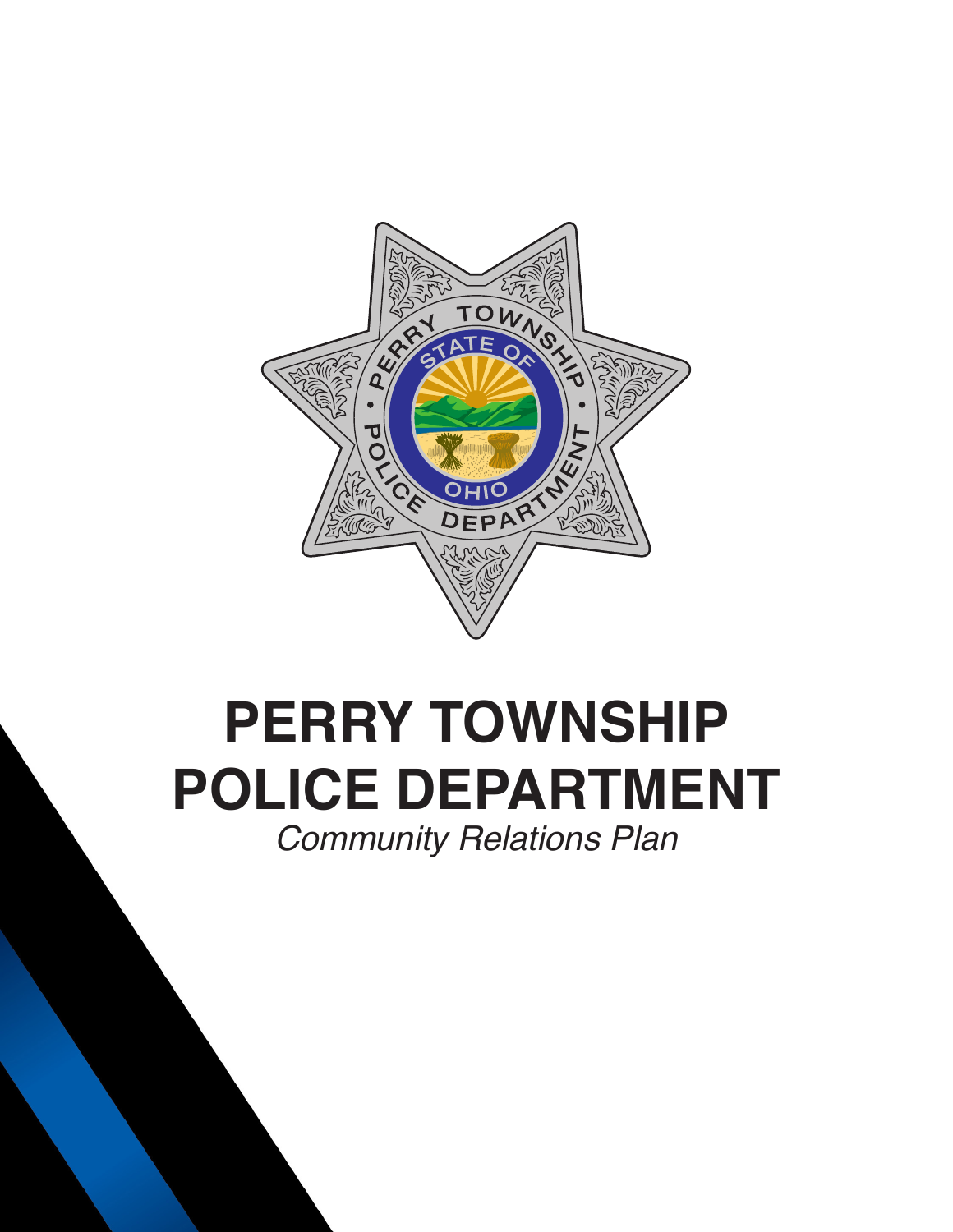COMMUNITY RELATIONS PLAN

## **Perry Township Police Department Mission Statement**

The Perry Township Police Department is committed to serving with honor to protect all citizens of our culturally diverse community, through a partnership focused on public trust and providing a safe environment for all.

#### **Department Values:**

- • *Loyalty* Being devoted/committed to serving the citizens of Perry Township.
- **Respect** Treat everyone not only in the community but other members of the department, trustee members the same way you would want to be treated.
- **Service** Assisting not only the community but other law enforcement officers without personal gain.
- • *Integrity* Doing what's right when no one else is looking.
- **Courage** Facing your fears, danger and/or adversity being both physical or moral and overcoming them.

#### **Community Relations Mission:**

The mission of the Perry Township Police Department is to enhance the relationship between the police department and the citizens of the community. To complete this task, we must facilitate positive engagement by increasing trust between law enforcement and the community they serve to support a safe and inclusive community.

For both the police department and the community to be successful and achieve the overall goal of eliminating or reducing the amount of crime taking place teamwork is an absolute must. Working together the police and residents will improve the relationship which will cause trust and an open dialog to occur with the result of information sharing which is an important process in solving or preventing crime.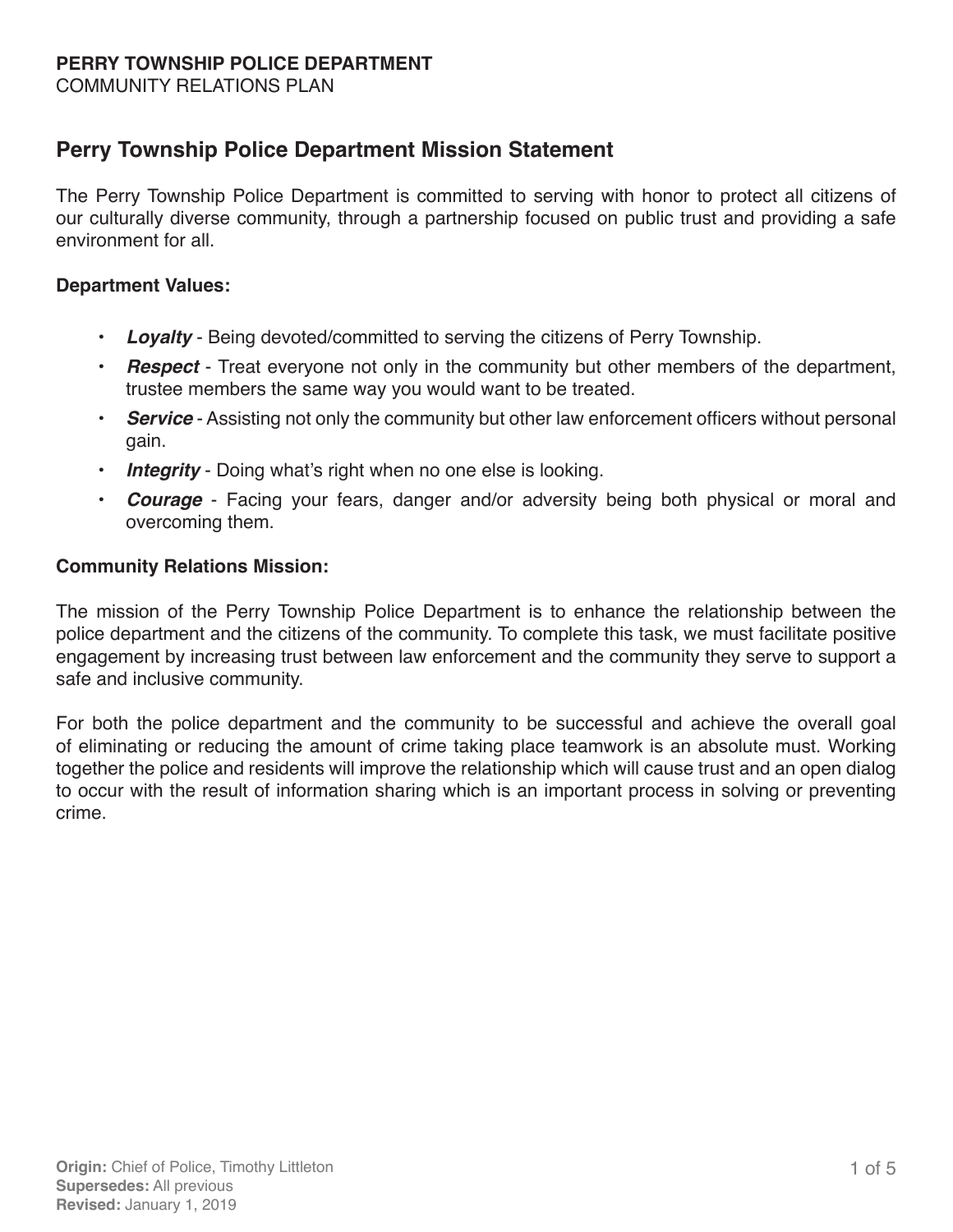COMMUNITY RELATIONS PLAN

The Perry Township Police Department will strive with the highest regard to have quarterly community events throughout the year. These events will include but not limited to:

## **I. Neighborhood watch meeting**

- 1. The goals for neighborhood watch include:
	- a. Improving communication between the community and the police department.
	- b. Identifying problem areas within the community.
	- c. Developing solutions together to make the community a better place to live.
- 2. Neighborhood watch will have a monthly meeting discussing issues that have occurred throughout the month. Also, during this meeting community members will be able to discuss their concerns pertaining to speed, vacant houses, suspicious activity, and further concerns they may have.
- 3. During this meeting community members and members of the police department will develop goals and solutions to assist in resolving issues within the community.
- 4. Members of the police department will conduct themselves in a professional manner always and maintain respect with all involved.
- 5. National night out.
	- a. Family oriented games will be introduced for both the community and law enforcement personal. This will allow for the community and law enforcement to work together and work on team building.

## **II. Coffee and donuts with cops**

- 1. Goals for both the police department and the community:
	- a. Show the community that police officers are humans too.
	- b. Officers will have the opportunity to see members of the community as humans and not criminals.
	- c. To learn about each other and can network, this will allow the officer to be affective for future investigations.Also, during this time the officer(s) can learn about new information about a case or learn about a new case not reported.
- 2. The Perry Township Police Department will host at a minimum four coffee and donut gatherings throughout the year.
- 3. Coffee and donuts will be held in a neutral establishment to allow both citizens and officers the opportunity to relax and carry on a conversation.
- 4. During this time officers will get to know the individual(s) eating and drinking with them. Taking the time to get to know the individual(s) will assist the officer later if a crime occurs. This will also give the individual(s) an opportunity to get to the know the officer(s) and build a trusting relationship that will continue to grow and spread throughout the community.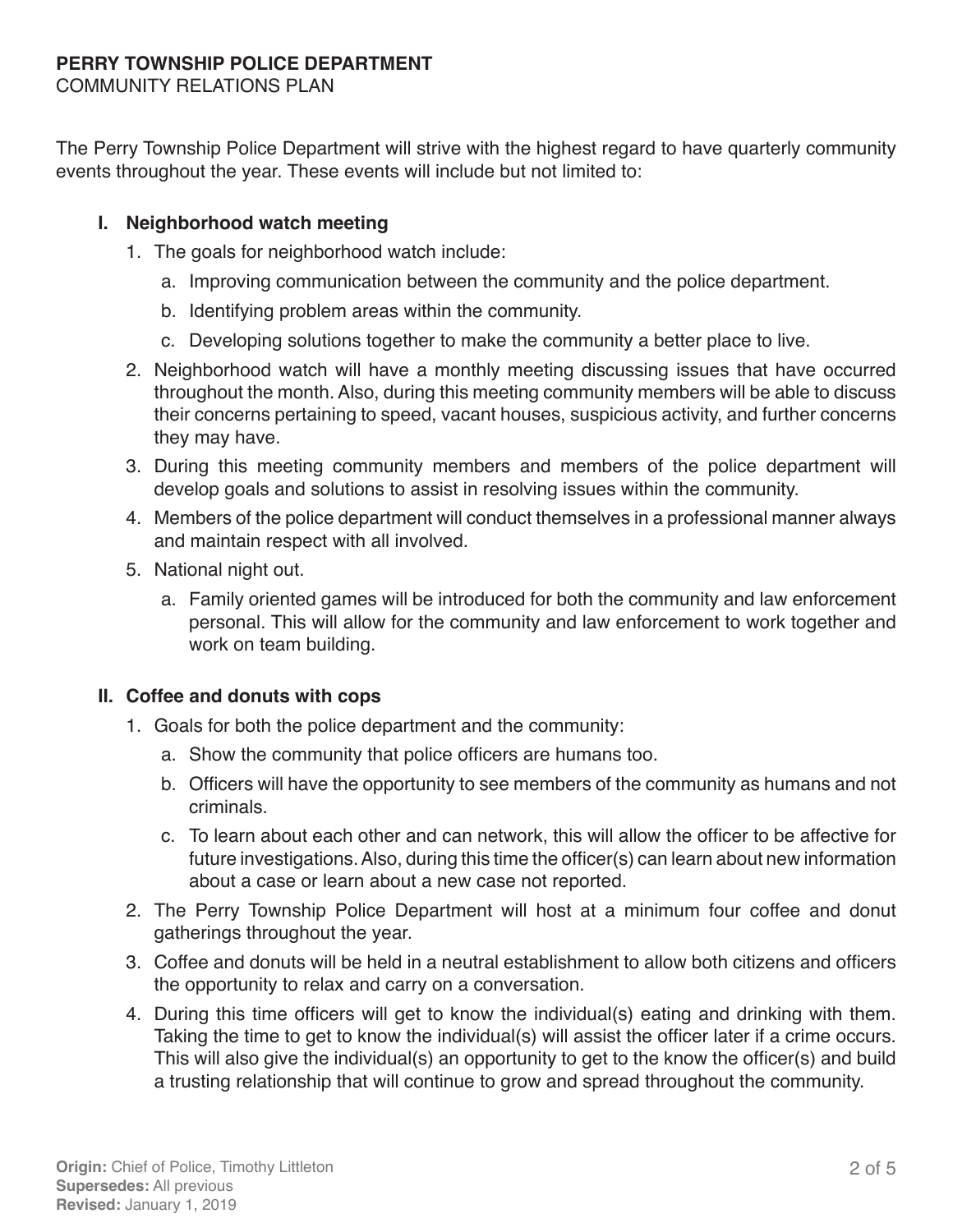COMMUNITY RELATIONS PLAN

## **III. Interacting with citizen community while on patrol**

- 1. While patrolling the township officers should be vigilant not only for suspicious activity but officers should be vigilant for members of the community playing outdoor activities located in public areas such as the park, and parking lots. If members of the community are engaged in outdoor activities on private property, the officer will obtain permission before participating (no trespassing.)
- 2. Getting out of the cruiser to talk with citizens.
- 3. Getting out of the cruiser and walk a beat and speak with citizens who are out walking.

#### **IV. Education training for both department personal and citizens**

- 1. For the community the police department will educate the citizens on how to reduce their opportunity of becoming a victim of a crime such as theft.
- 2. Throughout the year the police department will hold town hall meetings to educate the public on relevant topics pertaining to the season.
	- a. Citizens will be taught about leaving valuable item boxes on the road side for trash pickup. Especially around holidays and tax season. Leaving a box of your new big screen television tells the criminals what you have.
	- b. Covering expensive items in your vehicle while shopping, especially around Christmas time.
	- c. Citizens will be taught how to "beef" up their home security without having to pay for an alarm installation and a monthly service.
	- d. Keeping all valuables locked or secured inside your home.
	- e. Record keeping, including photographs of valuables in case there is a crime or a loss. By keeping good records citizens will be able to make a report faster and more accurately. This also pertains to insurance claims as well.
- 3. For law enforcement personal training will be conducted at least every six months if not sooner.
	- a. In house training on how to provide additional resources to the citizens in the event of a crime. Police officers will receive additional information about local and regional resources that can assist a member of the community in the time of a crisis.
	- b. In house training on policy and report writing. Being able to write a well written report will help prosecute the criminal and assist in building trust in the community. By having a well written report the officer shows the community that he/she is competent and projects a positive image for the police department overall.
	- c. Advance training for community policing. Having officers who have a better understanding on how good community policing works will benefit not only the police department but the community as well with building trust.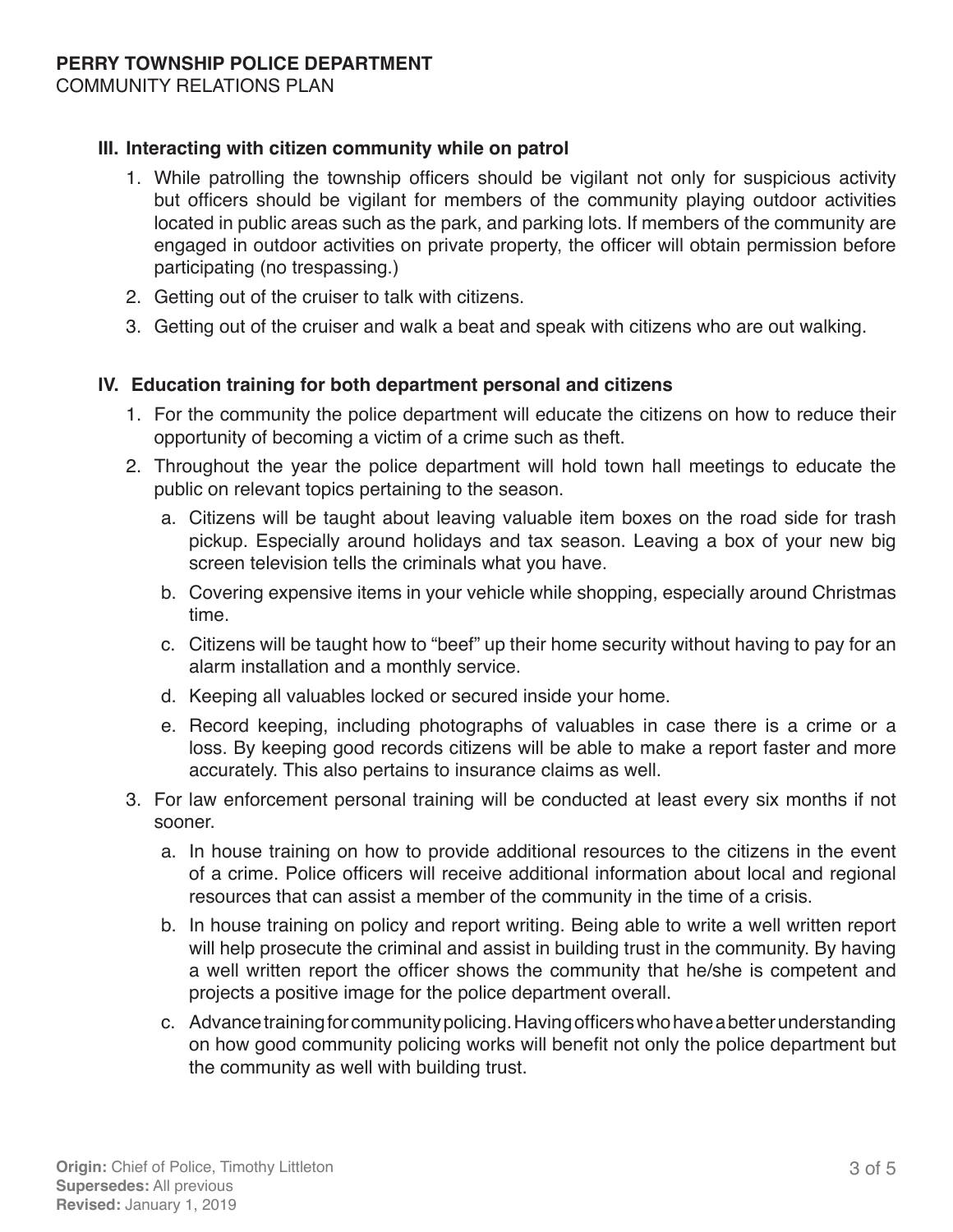COMMUNITY RELATIONS PLAN

d. Additional training on cultural diversity and the scope of the problem. Understanding the cultural diversity will assist the officer in understanding why someone is acting the way they do. For example, some cultures will not make eye contact with you while having a conversation. This is not a sign of disrespect or a sign of suspicious activity but one who is doing what is acceptable within their culture. By understanding the cultural difference within the community, the officer will reduce the chances of creating an incident accidentally.

#### **V. Community appreciation day**

- 1. Community appreciation day will be a day where the police department and its members give back to the community. This will be done to show our gratitude for their support throughout the year.
- 2. For community appreciation day the police department will grill hamburgers and hot dogs. Set up family fun events, such as face painting, bingo, scavenger hunt of items a police officer may use.
- 3. The police department will put vehicles on display and allow families to take a tour of the cruiser to see how a police cruiser operates.
- 4. If the K9 handler(s) feel the K9 is sociable enough for public interaction, then the K9's will be out for families to interact with. It will be up to the K9 handler on how much and to what extent the interaction with his/her K9 will be.

## **VI. Community events**

- 1. Throughout the year as weather allows the police department will hold several events involving the community.
- 2. Cops and teachers vs. students in dodge ball
	- a. Working with the high school law enforcement will team with teachers for a day playing dodge ball against students. This activity will build a camaraderie between law enforcement and students, promoting a good working relationship in a healthy environment.
- 3. Once a year the police department will host a community car/motorcycle show. Both events will be held on different days.
	- a. The car show will consist of several historical vehicles put on for display. Judging will take place to determine who has the best vehicle for show, the best Chevy, Ford, Corvette, Mustang, etc.
		- 1. During the car show the police department will invite other businesses in such as food trucks, ice cream trucks, arts and crafts to participate in the community function.
	- b. The bike show will mirror the car show when it comes to judging, food trucks, ice cream trucks, arts and crafts.